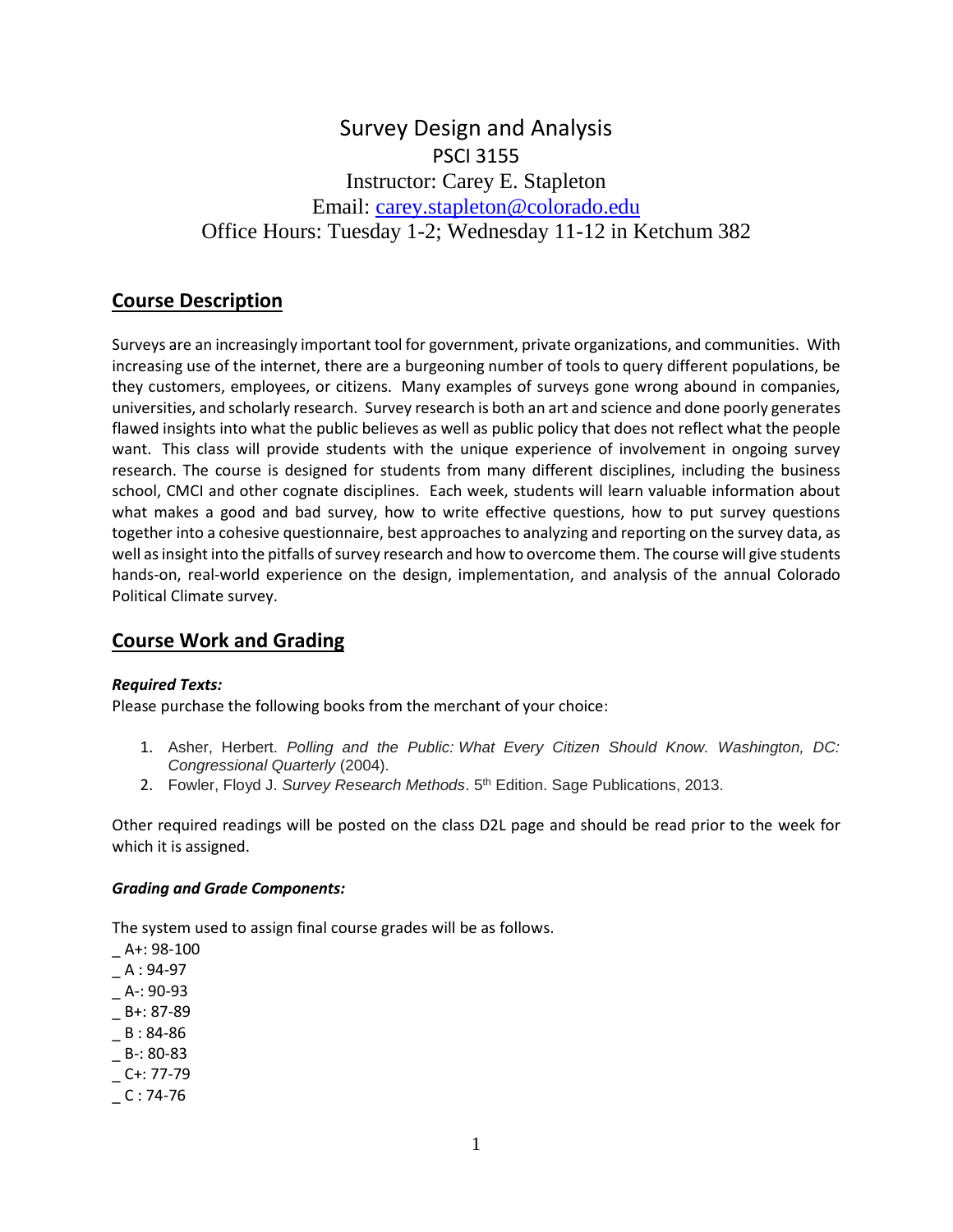$C: 70-73$  $D : 60-69$ \_ F : 59 and below

Final grades will be calculated based upon the following, and you must complete all portions of the course to receive a passing grade:

#### *Homework (50%):*

To facilitate learning the material, there will be 5 homework assignments due during the course of the semester each worth 10% of your final grade. These assignments will cover various materials from class lectures and reading assignments.

Assignment 1: CITI Training Assignment 2: Writing Effective Survey Questions Assignment 3: Developing a Survey Questionnaire Assignment 4: Understanding and Critiquing Political Polls Assignment 5: Analyzing Survey Data

#### *Attendance & Participation (10% Total – 5% Attendance & 5% Participation):*

Attendance is mandatory and will be taken at the beginning of each class using "clickers". Clickers will also be used throughout the semester to gauge your reactions to the course material, political polls, and other current events. If you attend at least 85% of the classes you will receive full credit for the attendance portion of your grade. If you attend less than 85% of the classes, your attendance grade will reflect the percentage of classes you attended.

For you to maximize the value you receive from this course, participation during lecture is necessary. As such, your in-class participation will be worth 5% of your final grade. This portion of your grade will be judged based on the quantity and quality of discussion you bring to lecture as well as how engaged you are in learning the material.

#### *Final Project (40% Total – 15% Group Presentation & 25% Research Paper):*

The final project will be group based and consist of two separate parts. First, you will be required, with your group, to present your analysis of the Colorado Political Climate survey. This will be a roughly 10 minute presentation that reviews your statistical analysis of the assigned topic for your group. This portion of the Final Project will be worth 15% of your final grade. The second aspect of your final project will be a written paper detailing your statistical analyses as well as drawing conclusions based on what you and your group observe in the survey data. This portion of the Final Project will be worth 25% of your final grade.

### **University Policies**

**Classroom Environment:** Please be respectful of others (and your instructor) when attending class and try to avoid late arrivals, early departures, ringing cell phones, and conversation not related to the course, etc. Moreover, while I am fine with you using laptops in class, I ask that you put phones away and minimize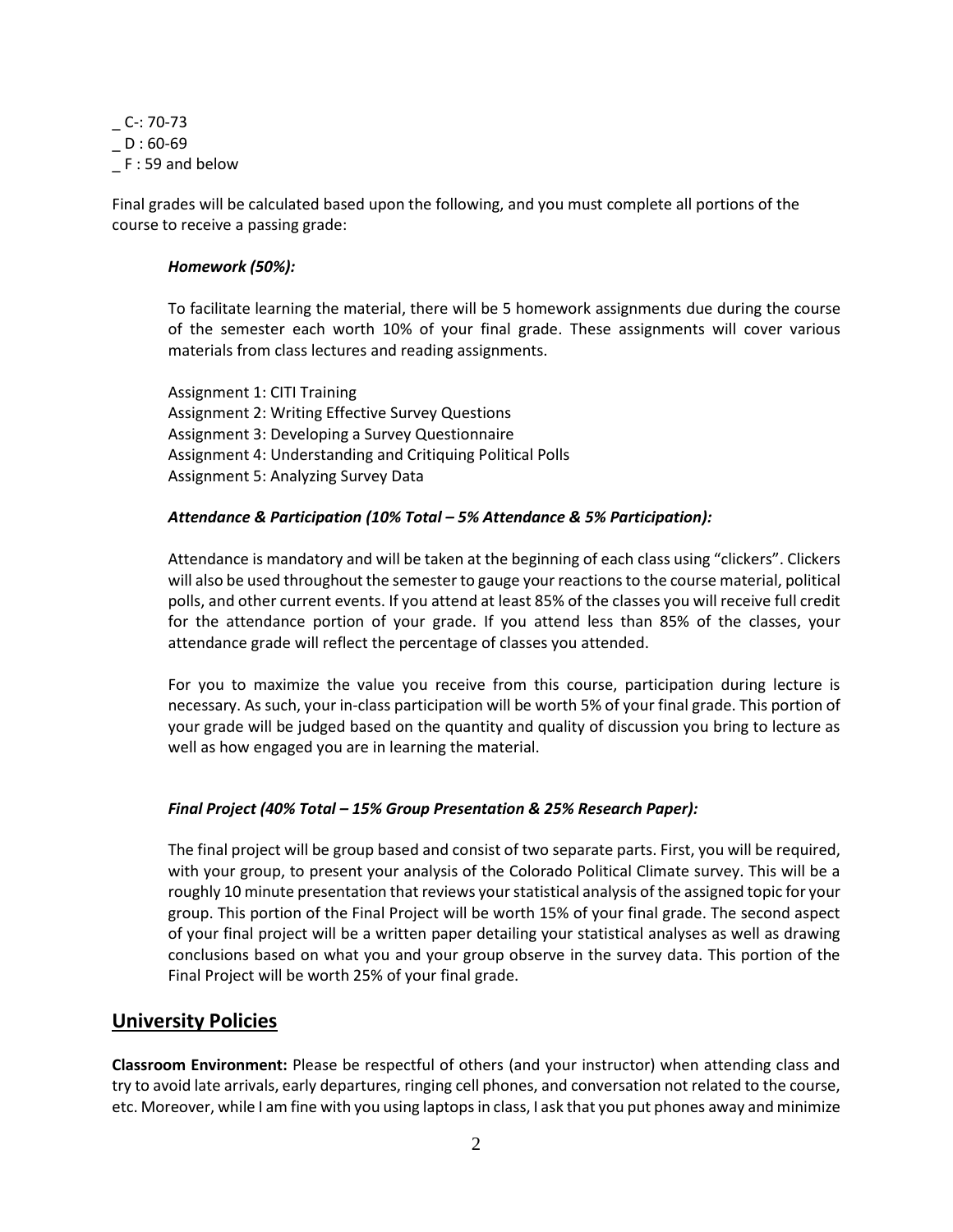distractions on your computer (excessive web browsing, games, etc.). If you are texting or causing a distraction, you may be asked to leave class.

**Disability Issues:** The Americans with Disabilities Act of 1990 (ADA) provides protection from illegal discrimination for qualified individuals with disabilities. Students requesting instructional accommodations due to disabilities must provide documentation of disabilities to arrange for such accommodations. If you are a student with a disability and require specific accommodations, please contact me as soon as possible. Please review the University's services and policies for such accommodations:<http://www.colorado.edu/disabilityservices/index.html>

**Religious Observances:** The University of Colorado acknowledges a legal and a moral obligation to accommodate all students who must be absent from classes or scheduled exams in order to observe religious holidays. If you have a religiously-based conflict with classes or exams you must, by the end of the third week of class, notify me and arrange to make up missed work. For campus religiously-based conflict policies, see [http://www.colorado.edu/policies/fac\\_relig.html](http://www.colorado.edu/policies/fac_relig.html)

**Discrimination and Harassment:** Any student, staff or faculty member who believes s/he has been the subject of discrimination or harassment based upon race, color, national origin, sex, age, disability, religion, sexual orientation, or veteran status should contact the Office of Discrimination and Harassment. Further information can be found here:<http://www.colorado.edu/odh/>

**Academic Integrity**: Cheating is not acceptable in this recitation; make sure to do your own work. Students of the University of Colorado at Boulder are responsible for knowing and adhering to the academic integrity policy of this institution, which can be found here: [http://www.colorado.edu/policies/acadinteg.html.](http://www.colorado.edu/policies/acadinteg.html) For the purposes of this recitation, I will not tolerate plagiarism or cheating of any kind. All work MUST be your own and that work must be correctly cited.

**Professional Courtesy & Learning Environment**: Students and faculty each have responsibility for maintaining an appropriate learning environment. Those who fail to adhere to such behavioral standards may be subject to discipline. Professional courtesy and sensitivity are especially important with respect to individuals and topics dealing with differences of race, color, culture, religion, creed, politics, veteran status, sexual orientation, gender, gender identity and gender expression, age, disability, and nationalities. Class rosters are provided to the instructor with the student's legal name. I will gladly honor your request to address you by an alternate name or gender pronoun. Please advise me of this preference early in the semester so that I may make appropriate changes to my records. For more information, see the policies on classroom behavior and the student code.

## **Class Schedule**

### *Week 1: August 28th – Introduction to Survey Research*

• Book Readings: Asher, Chapter 1; Fowler, Chapters 1 & 2

#### *Week 2: September 4th – Psychology of Survey Response*

- Book Readings: Asher, Chapter 2
- D2L Readings: Zaller & Feldman 1992; Rasinski, Rips, and Tourangeau 2000
- Homework 1 Due: CITI Training